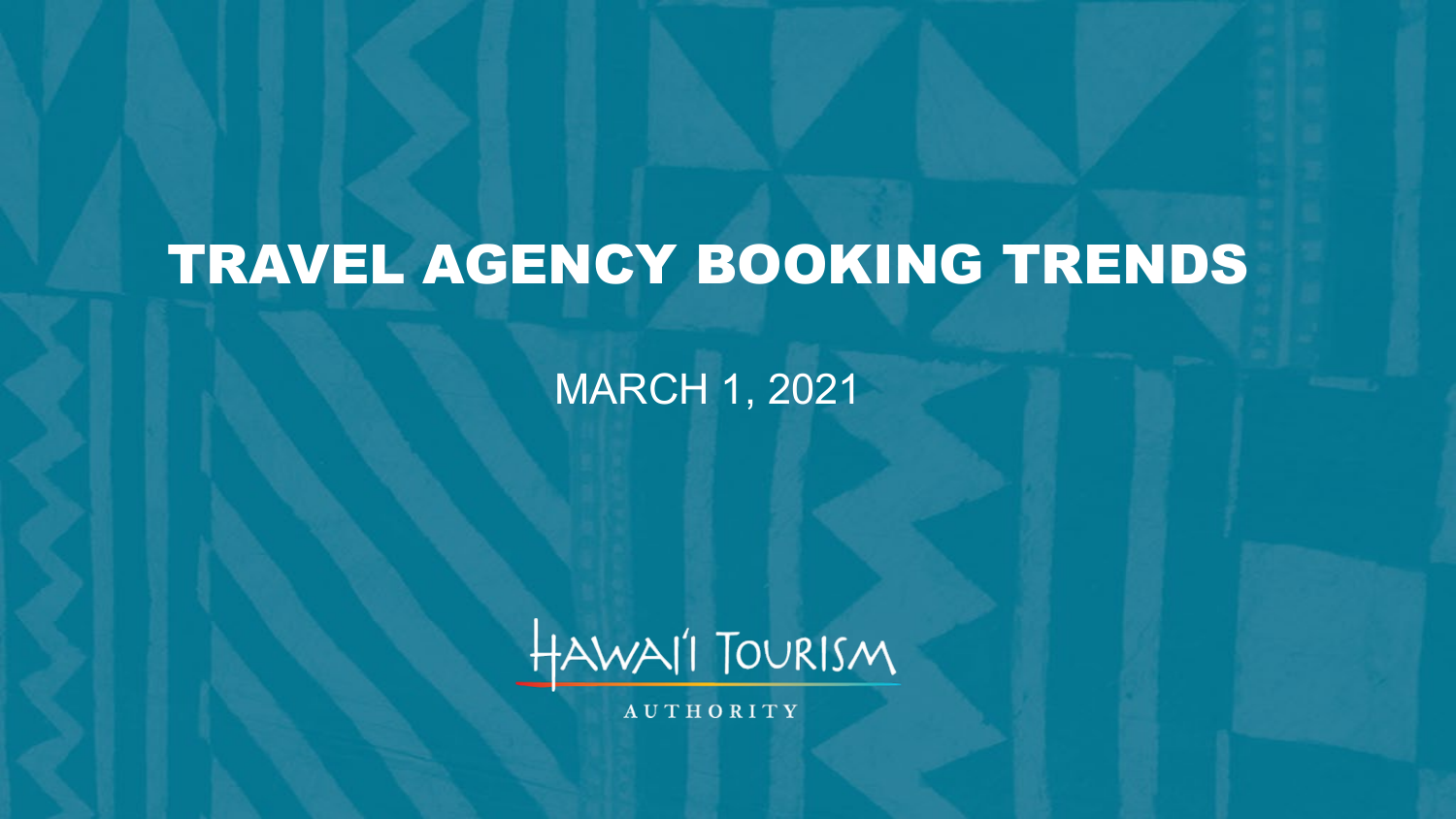# Global Agency Pro

- HTA subscribes to Global Agency Pro, an online travel distribution system consisting of Travel Agency data
- Global Agency Pro provides access to over 90% of the world's Travel Agency airline transactions
- The database consists of five years of historical ticketing data and one year of advance purchase data
- The information is updated daily with a recency of two days prior to current date

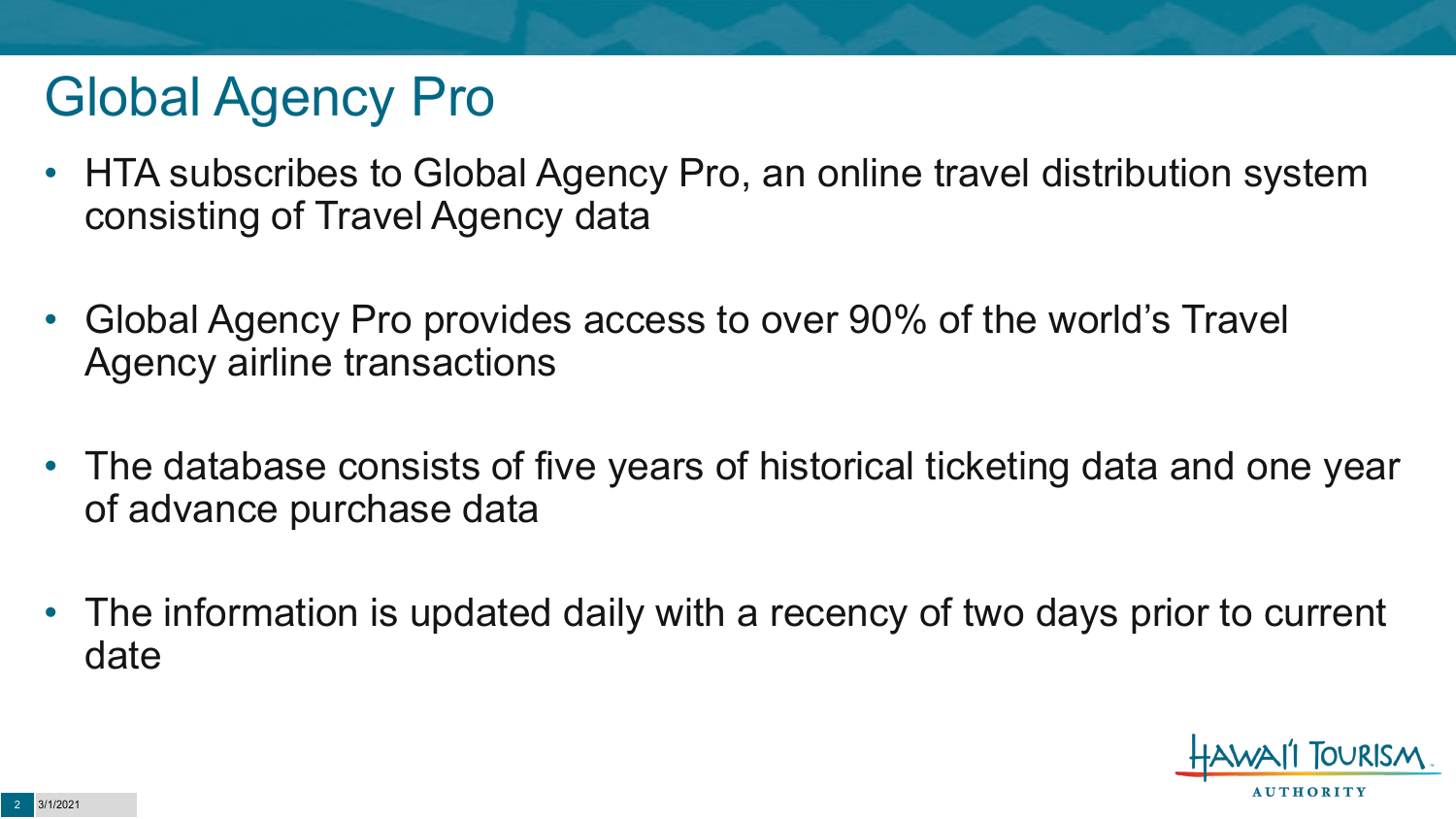# Global Agency Pro Index

### • Bookings

- Net sum of the number of visitors (i.e., excluding Hawai'i residents and inter-island travelers) from Sales transactions counted, including Exchanges and Refunds.
- Booking Date
- The date on which the ticket was purchased by the passenger. Also known as the Sales Date

### • Travel Date

– The date on which travel is expected to take place.

### • Point of Origin Country

– The country which contains the airport at which the ticket started

### • Travel Agency

– Travel Agency associated with the ticket is doing business (DBA)

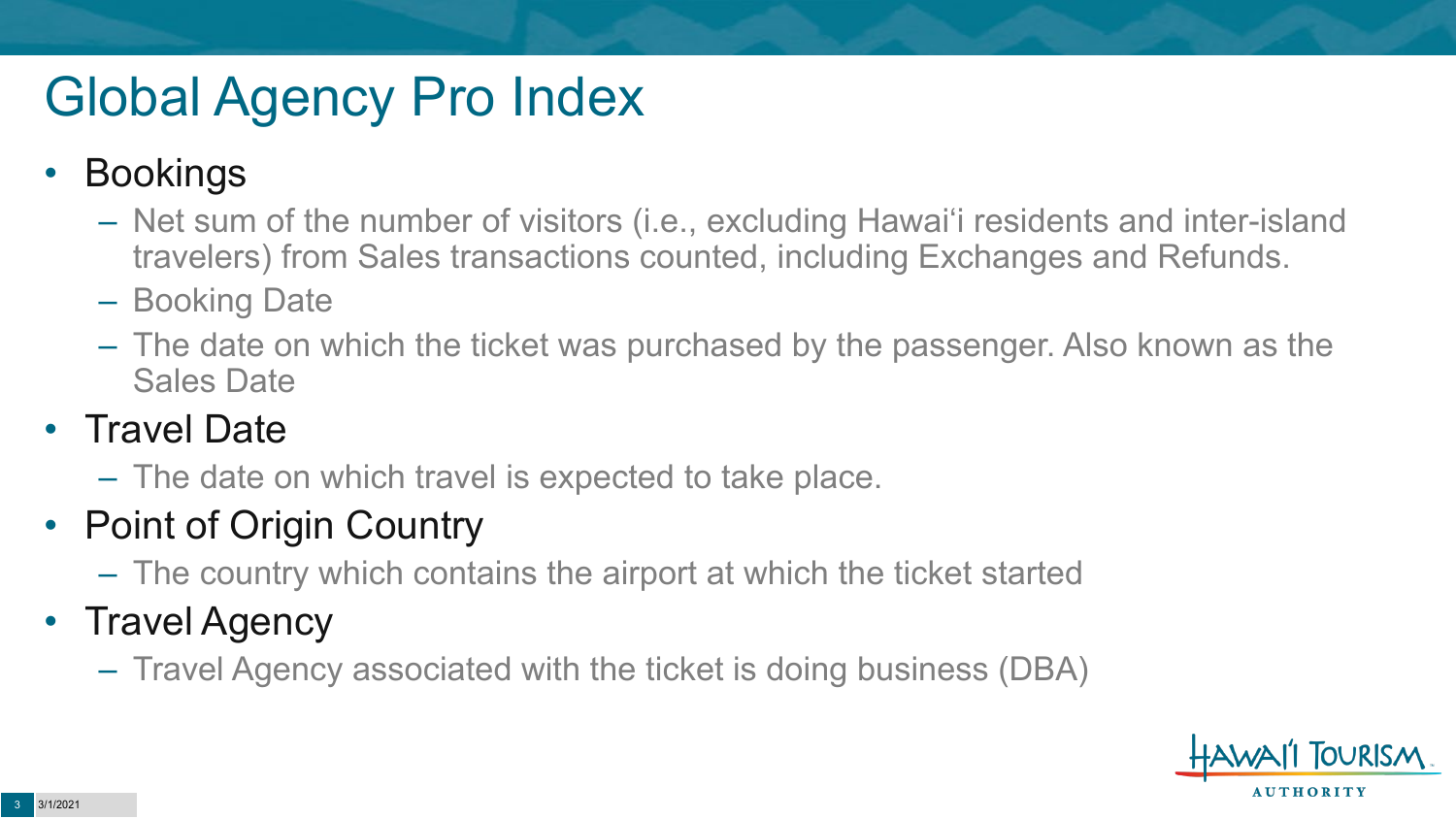US

#### Travel Agency Booking Pace for Future Arrivals, by Month

#### Travel Agency Booking Pace for Future Arrivals, by Quarter

OURISM.

**AUTHORITY** 



Source: Global Agency Pro as of 02/27/21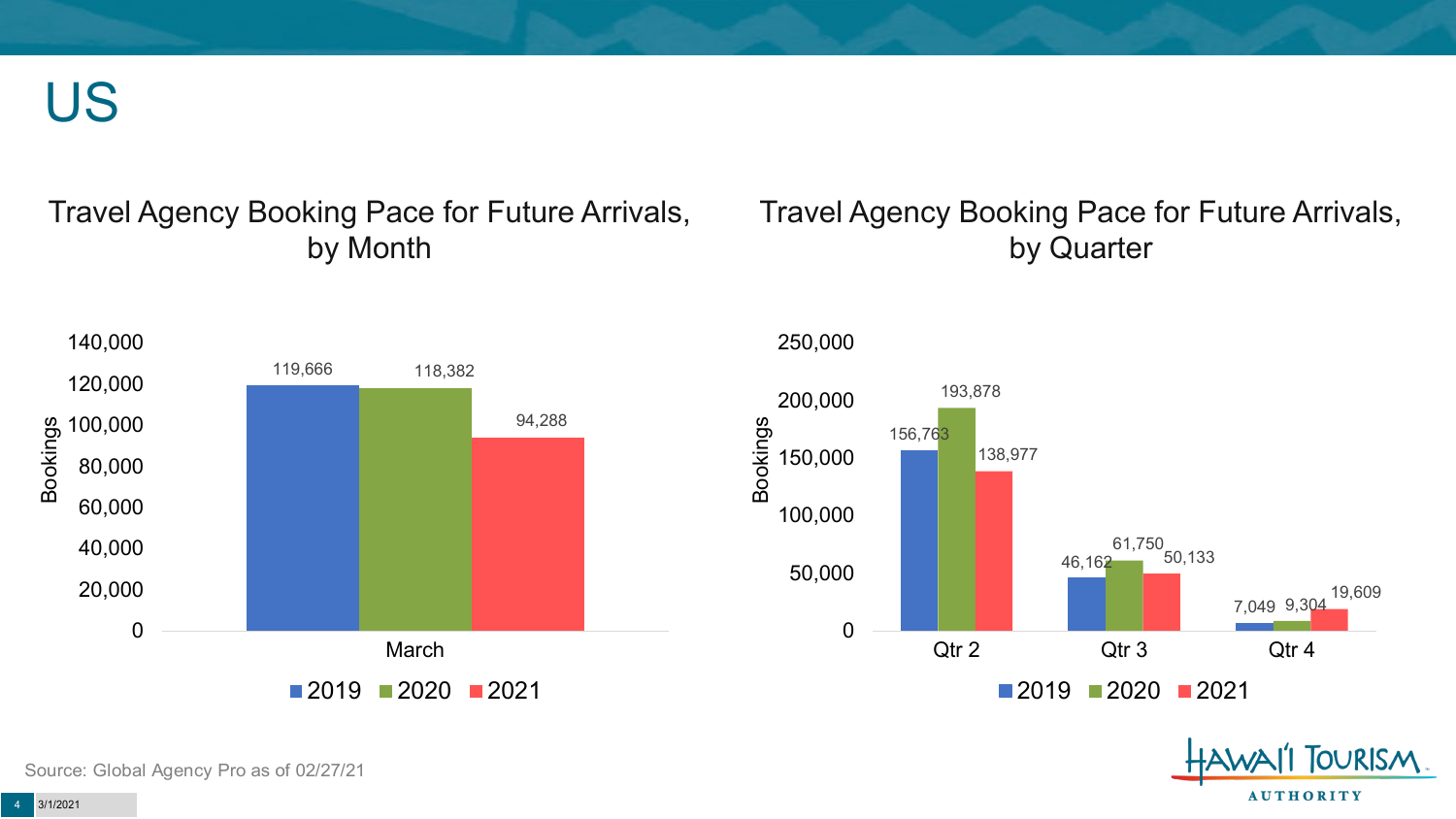

#### Travel Agency Booking Pace for Future Arrivals, by Month

#### Travel Agency Booking Pace for Future Arrivals, by Quarter

OURISM.

**AUTHORITY** 



Source: Global Agency Pro as of 02/27/21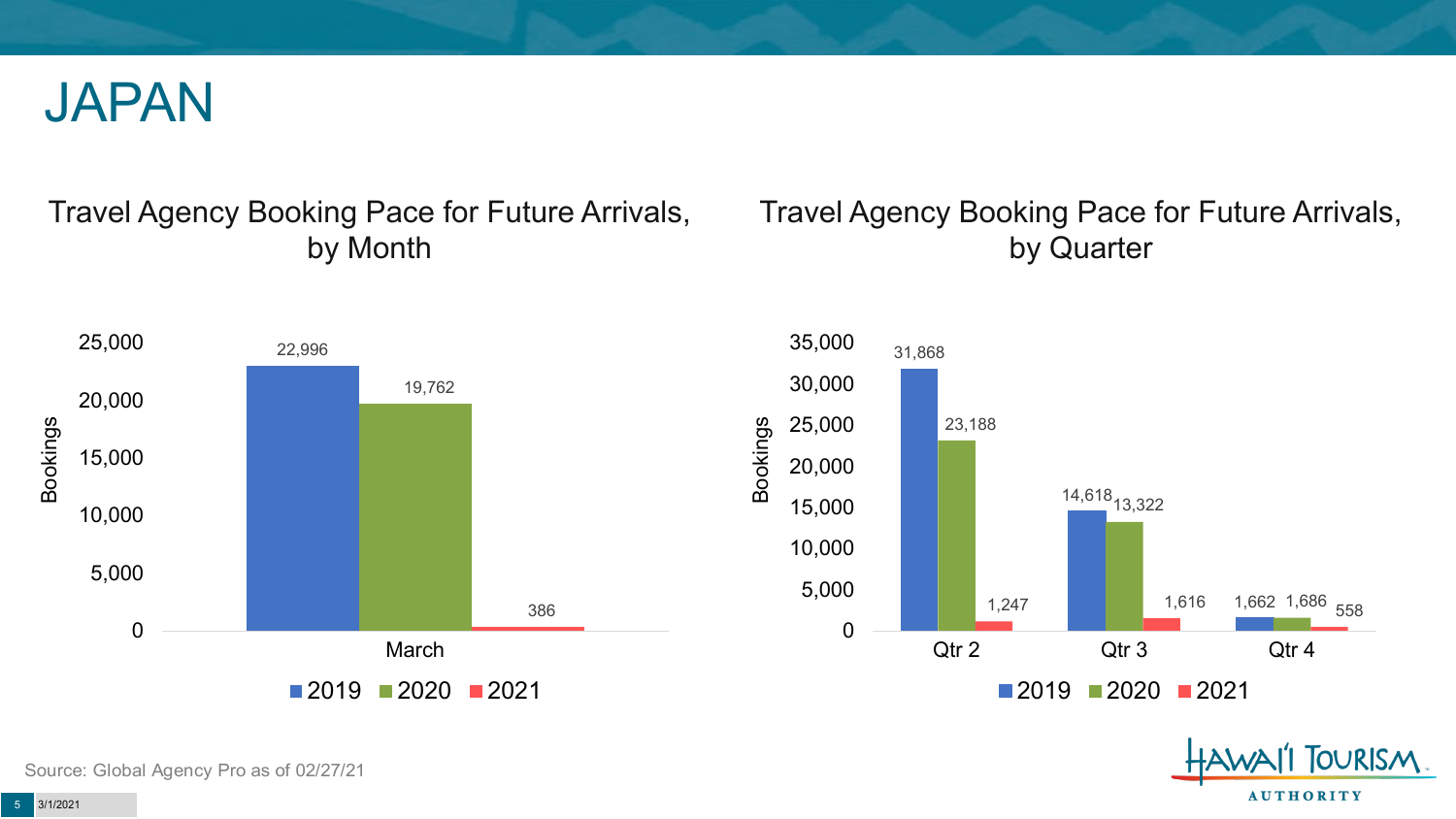## CANADA

#### Travel Agency Booking Pace for Future Arrivals, by Month

#### Travel Agency Booking Pace for Future Arrivals, by Quarter

**FOURISM** 

**AUTHORITY** 



Source: Global Agency Pro as of 02/27/21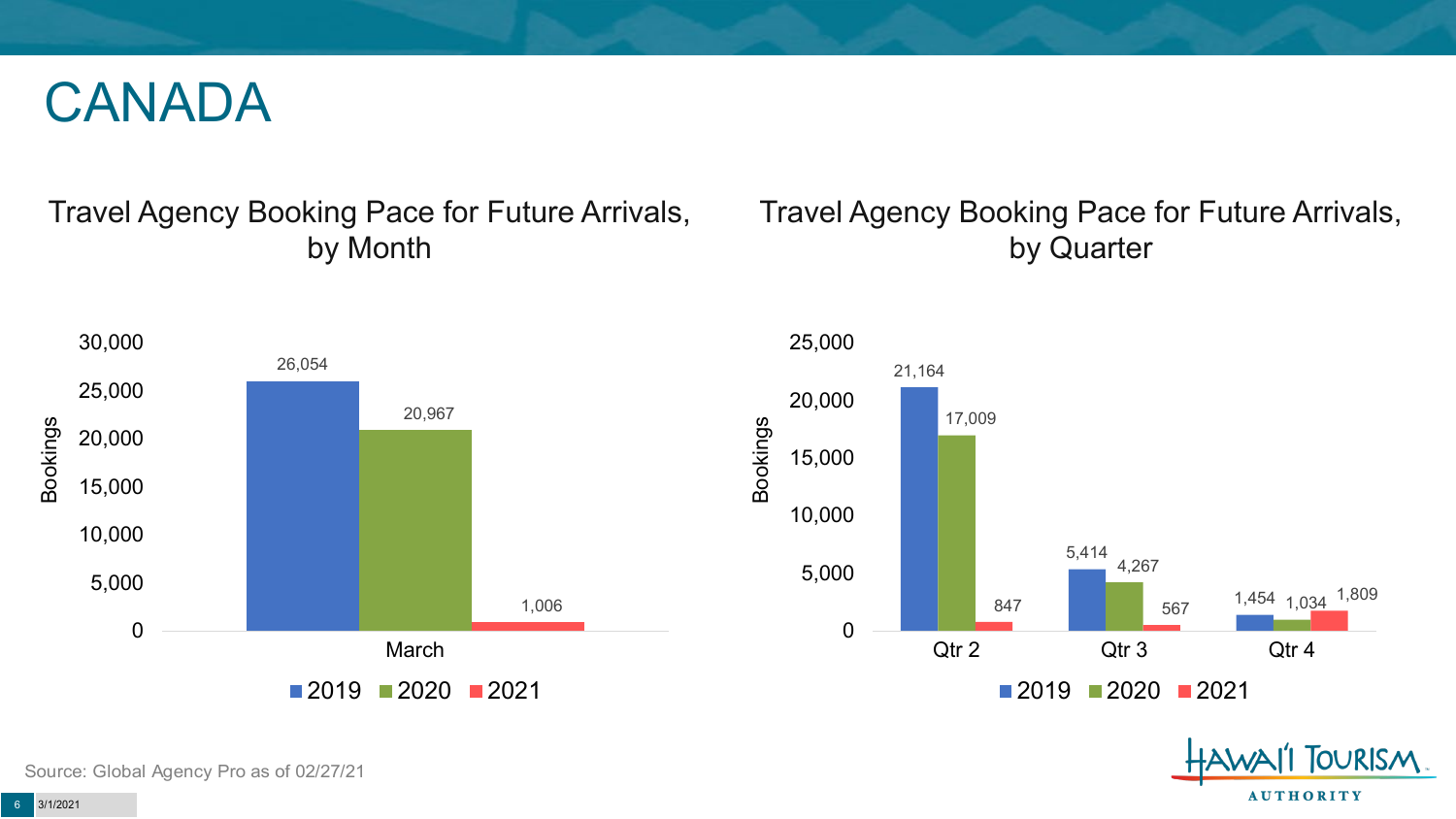## AUSTRALIA

Travel Agency Booking Pace for Future Arrivals, by Month

#### Travel Agency Booking Pace for Future Arrivals, by Quarter





Source: Global Agency Pro as of 02/27/21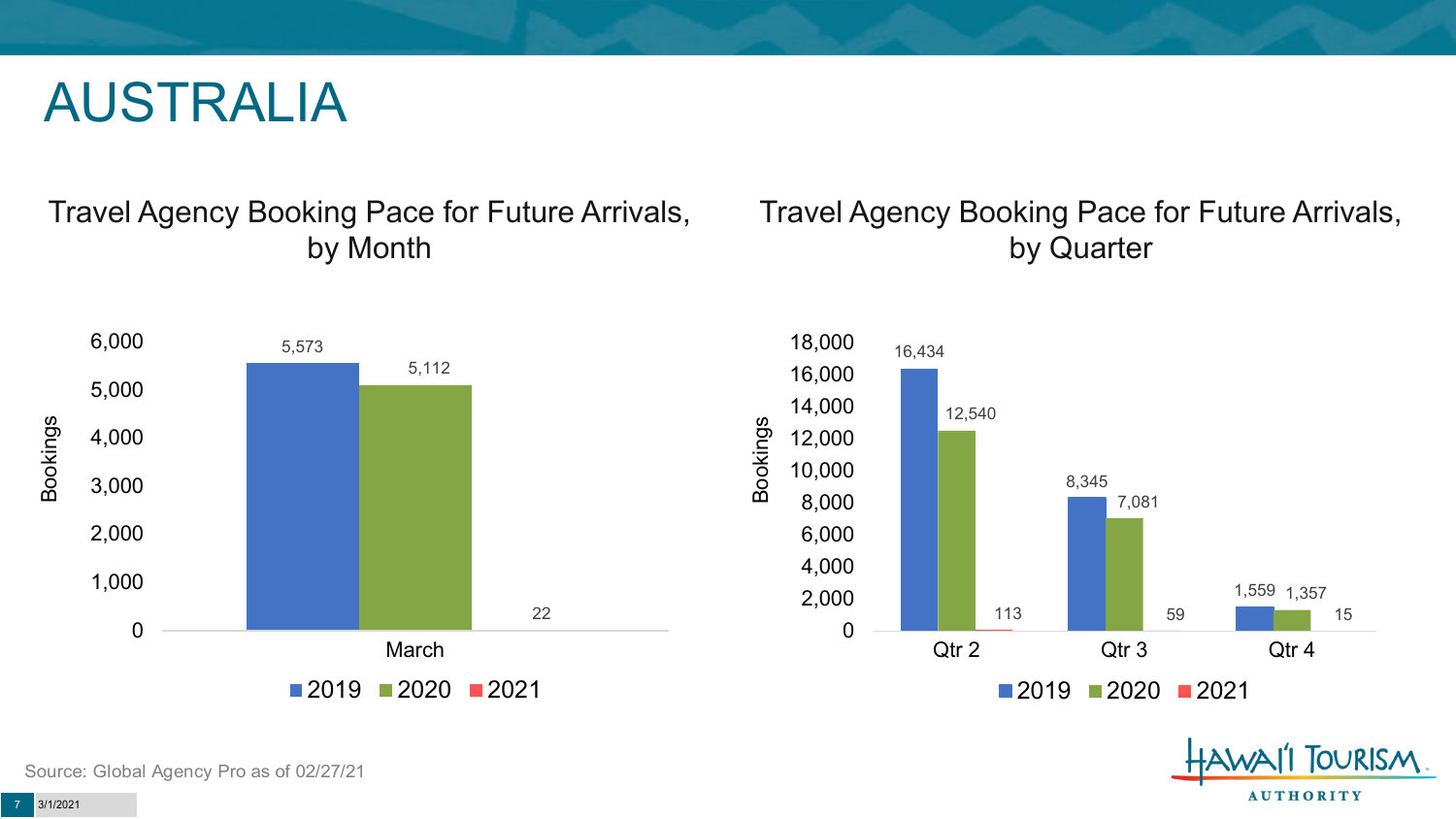# O'ahu by Month 2021









Bookings

 $2019$  2020 2021

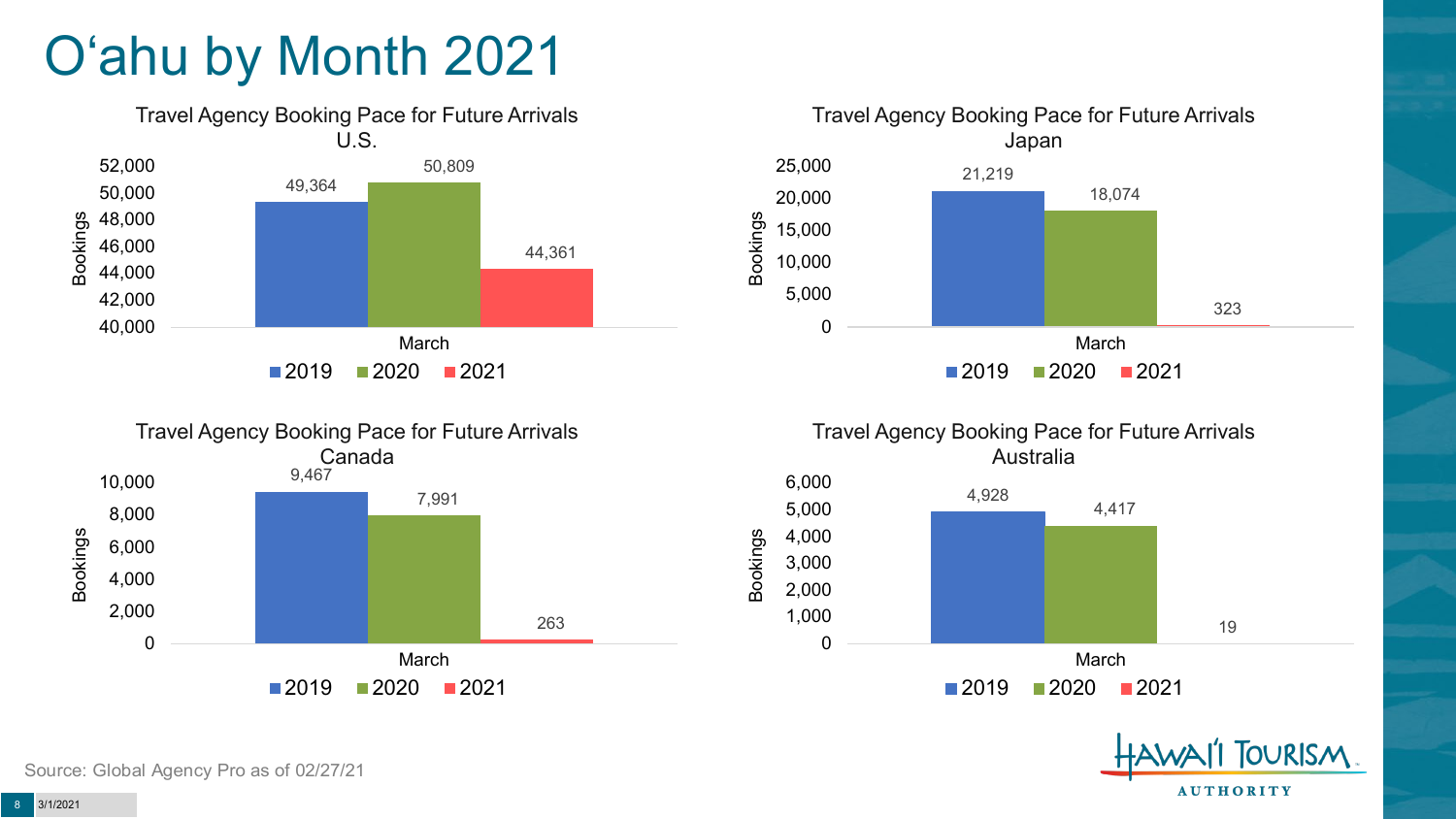# O'ahu by Quarter 2021







Travel Agency Booking Pace for Future Arrivals Australia



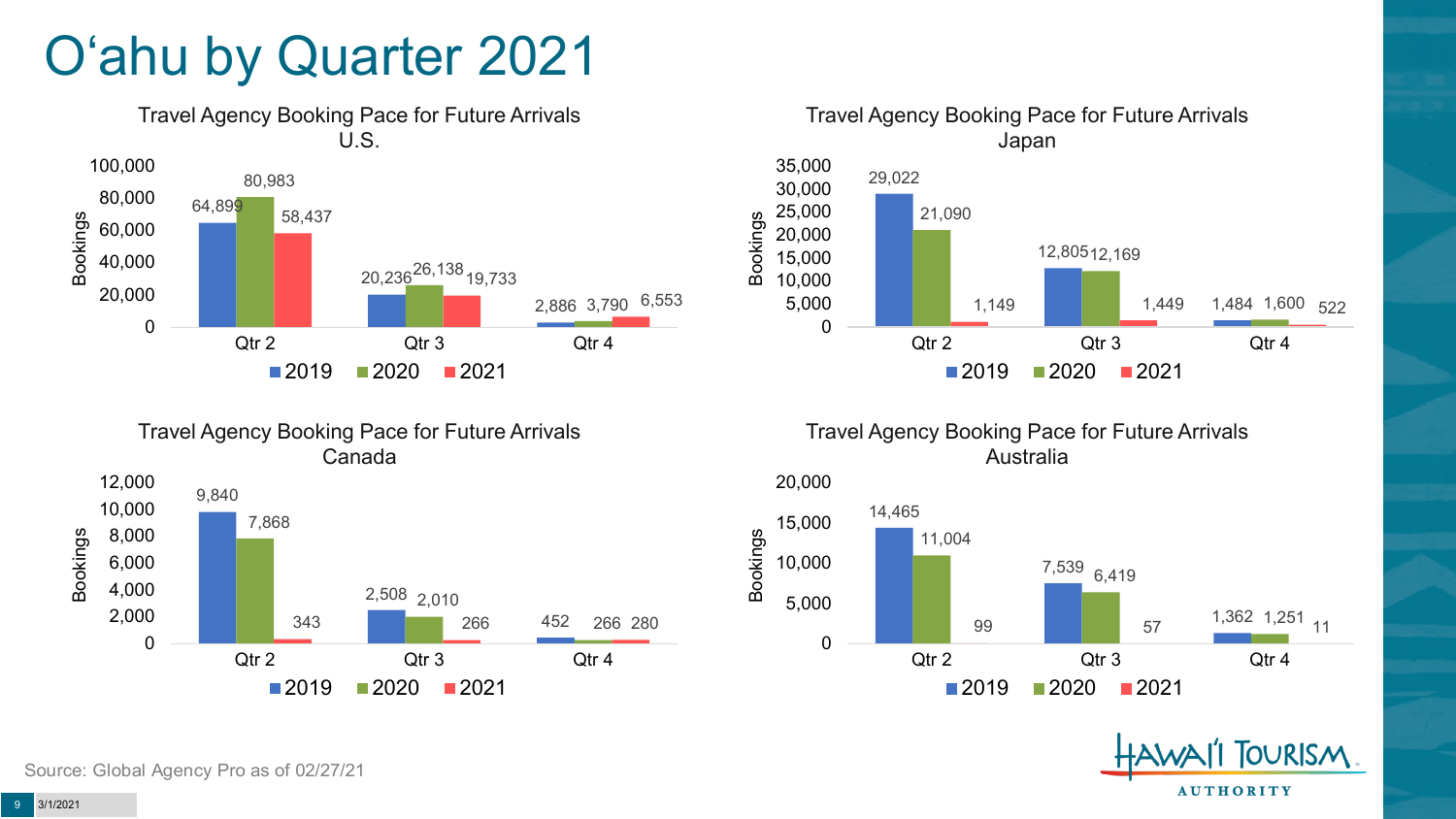# Maui by Month 2021









Bookings





Source: Global Agency Pro as of 02/27/21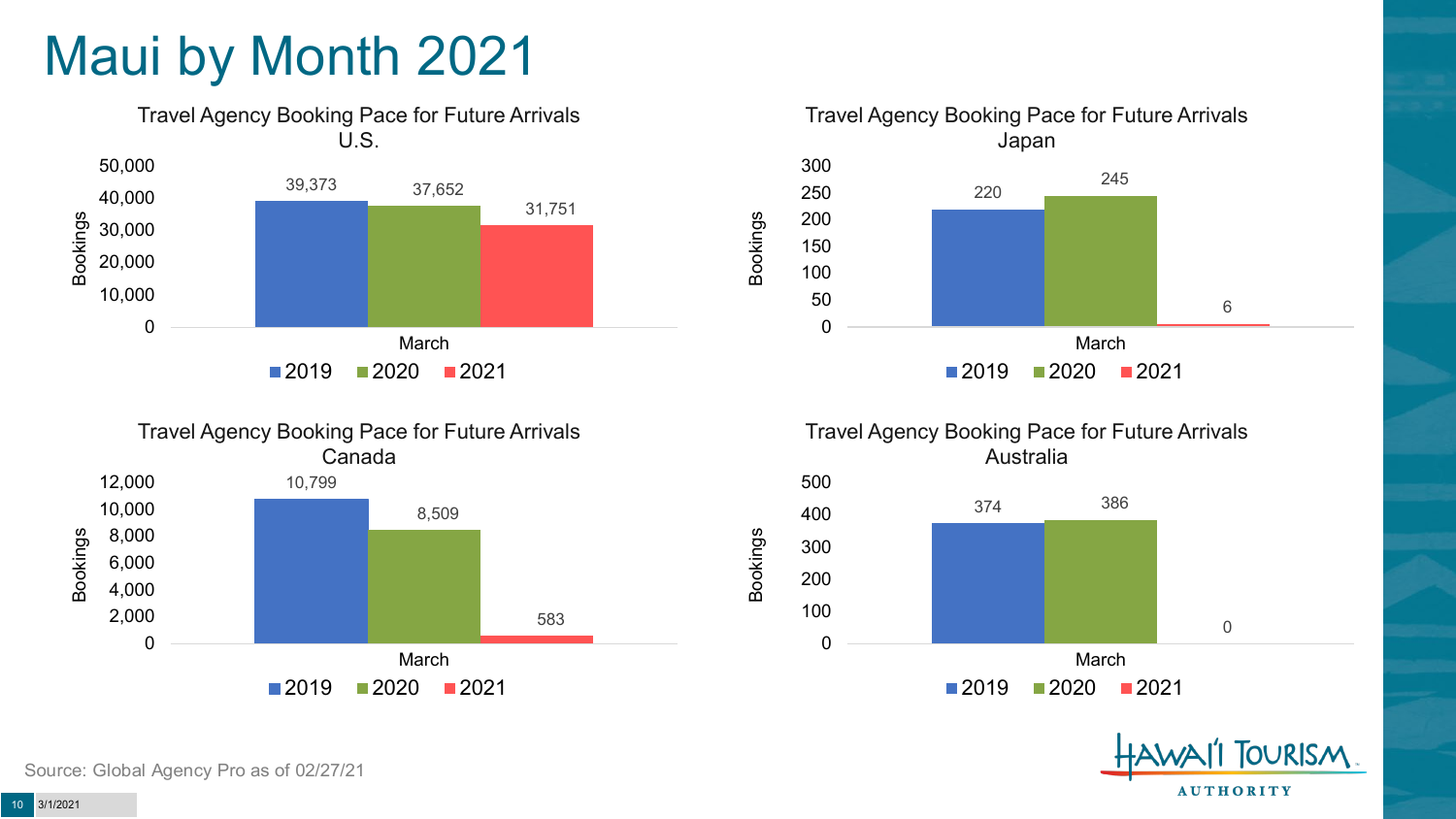## Maui by Quarter 2021







Travel Agency Booking Pace for Future Arrivals Australia



Bookings

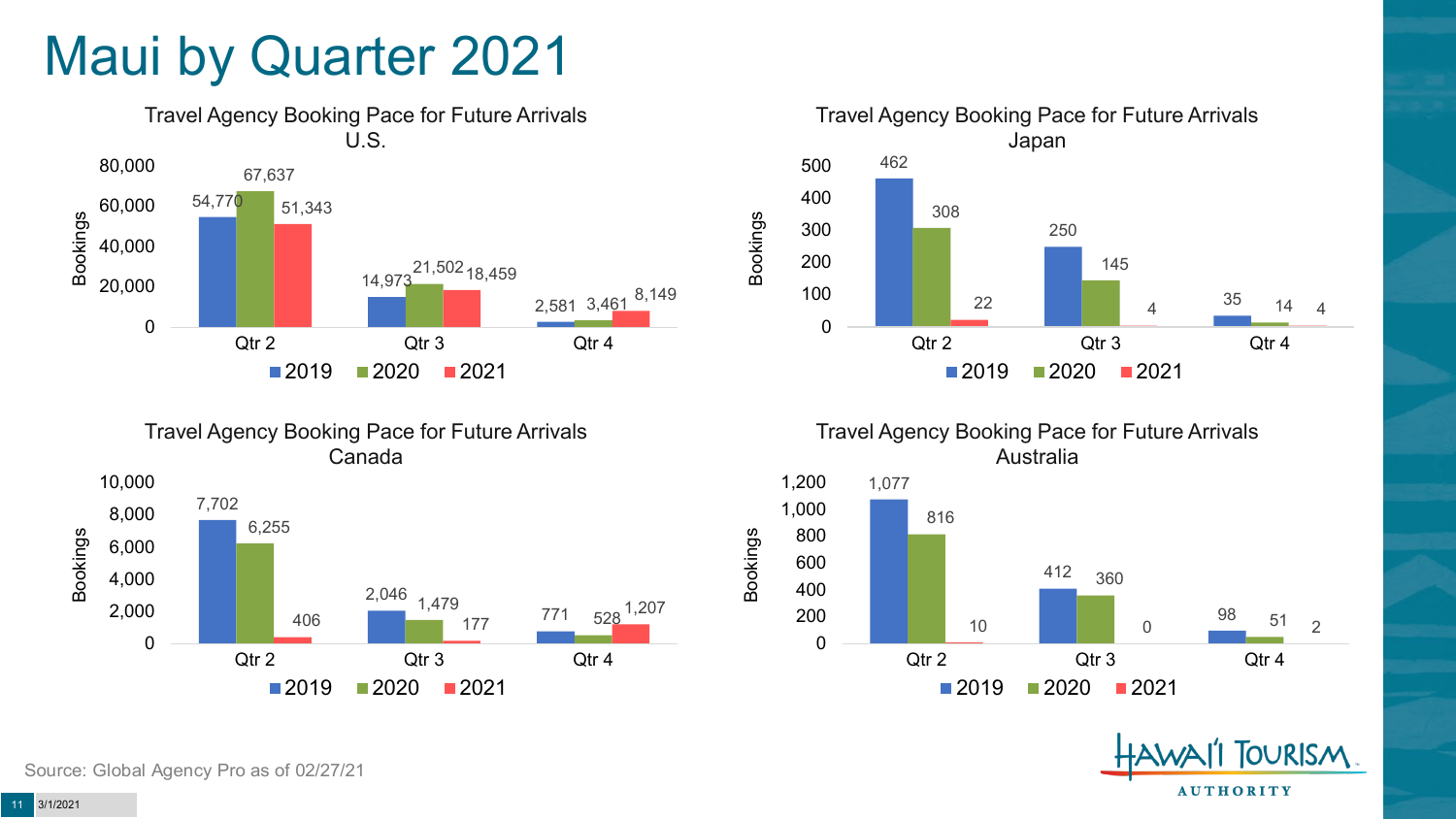# Moloka'i by Month 2021



Source: Global Agency Pro as of 02/27/21

**AUTHORITY**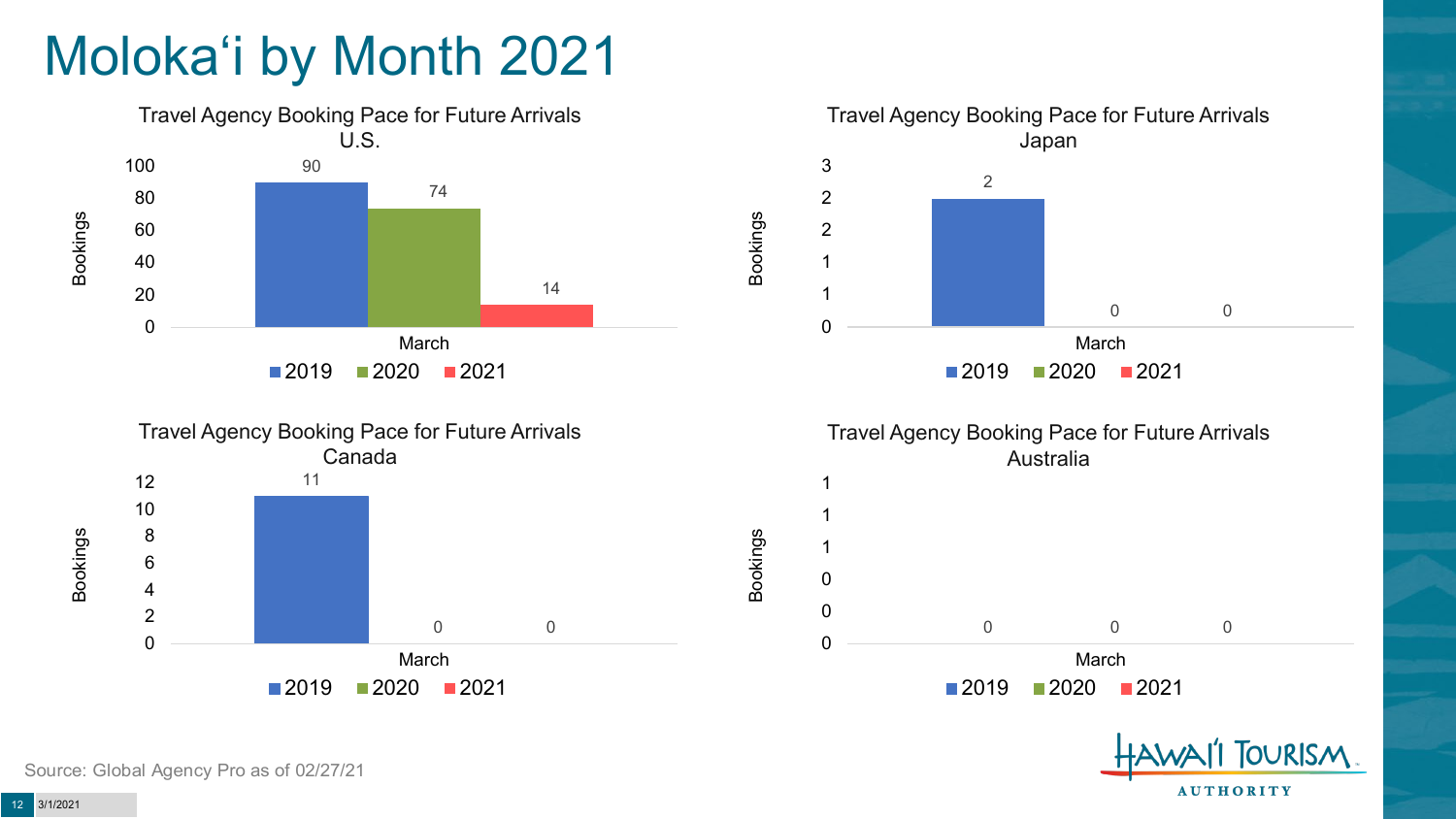# Moloka'i by Quarter 2021











Source: Global Agency Pro as of 02/27/21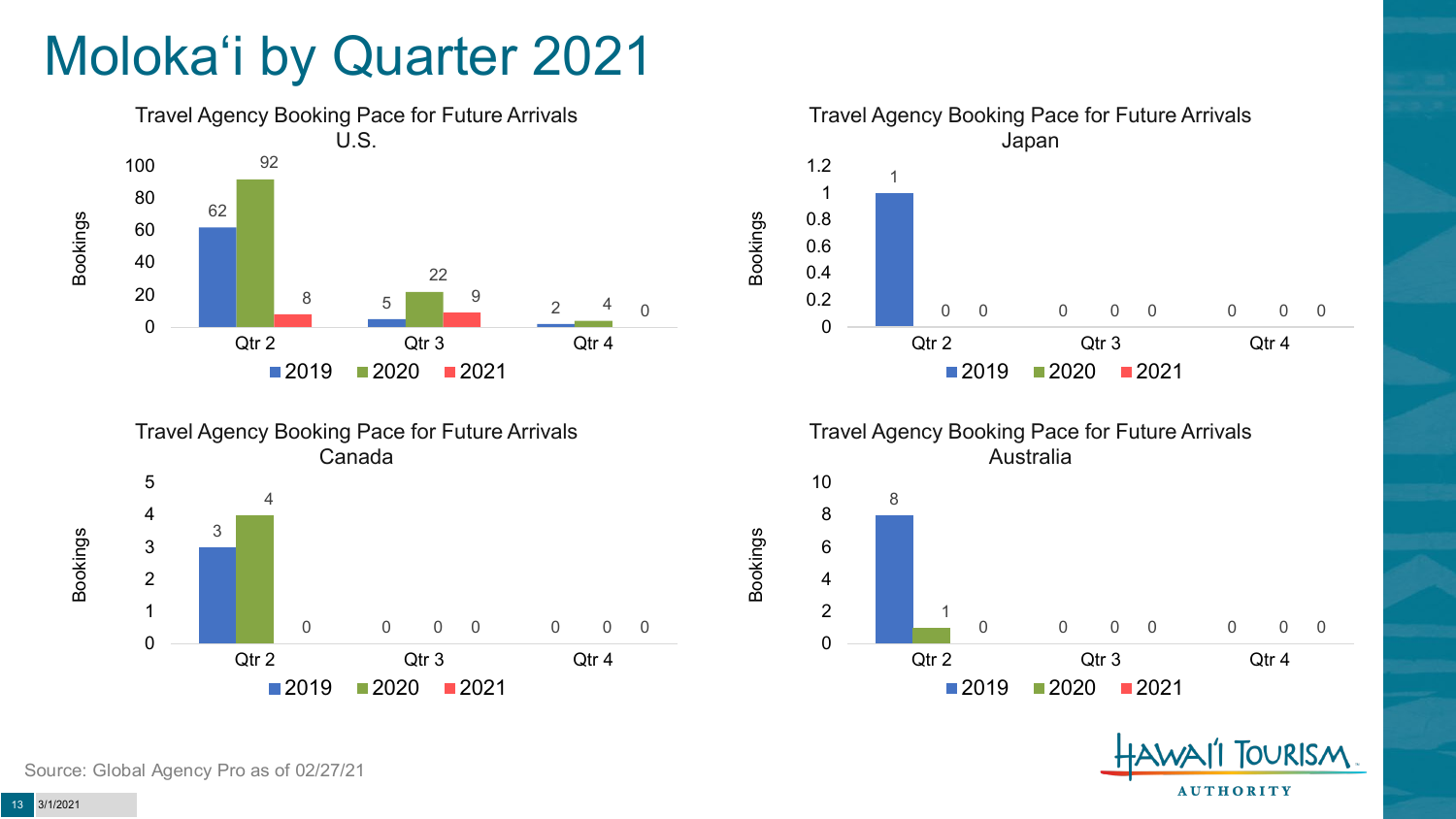# Lāna'i by Month 2021











Source: Global Agency Pro as of 02/27/21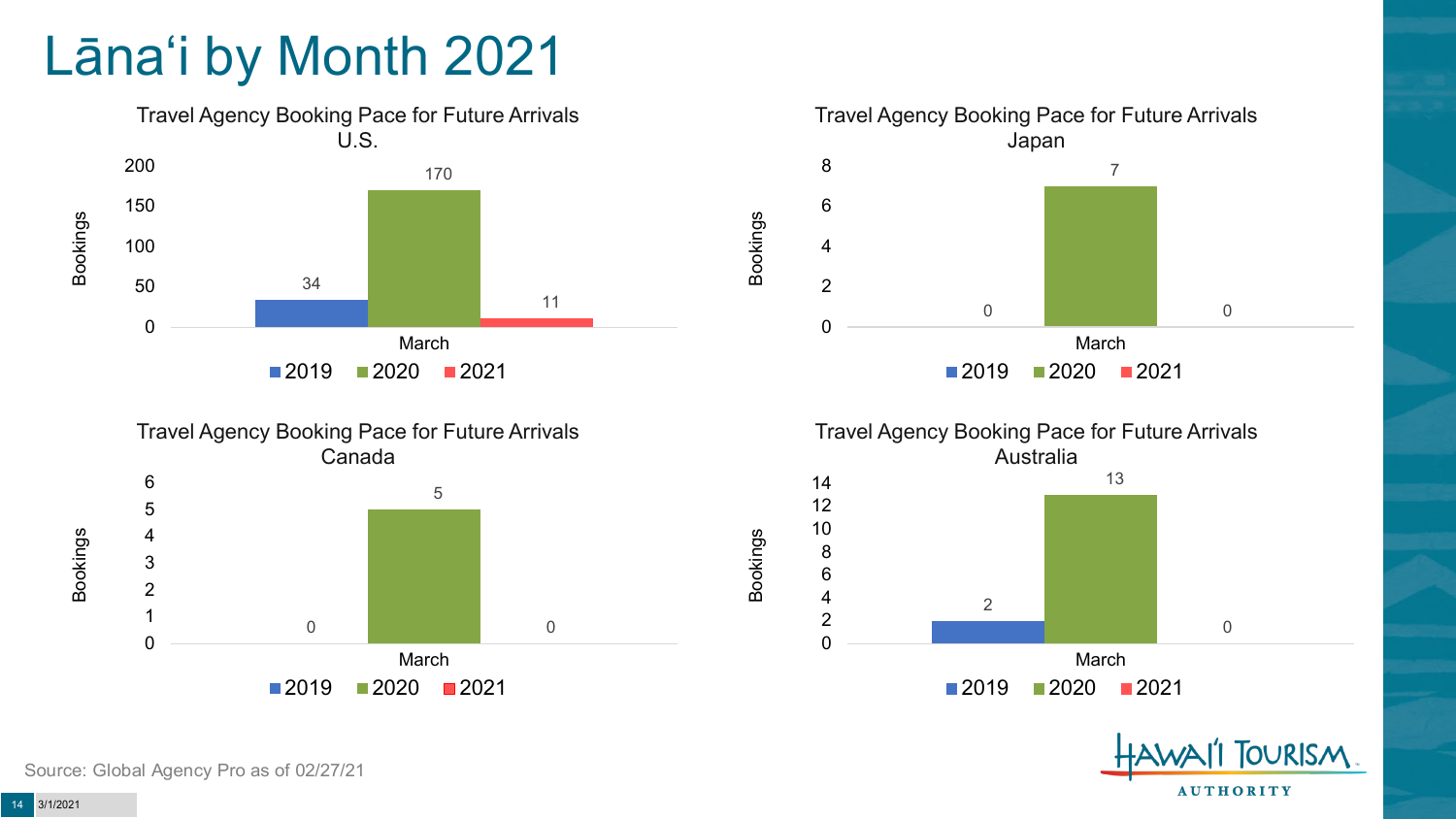## Lāna'i by Quarter 2021











Source: Global Agency Pro as of 02/27/21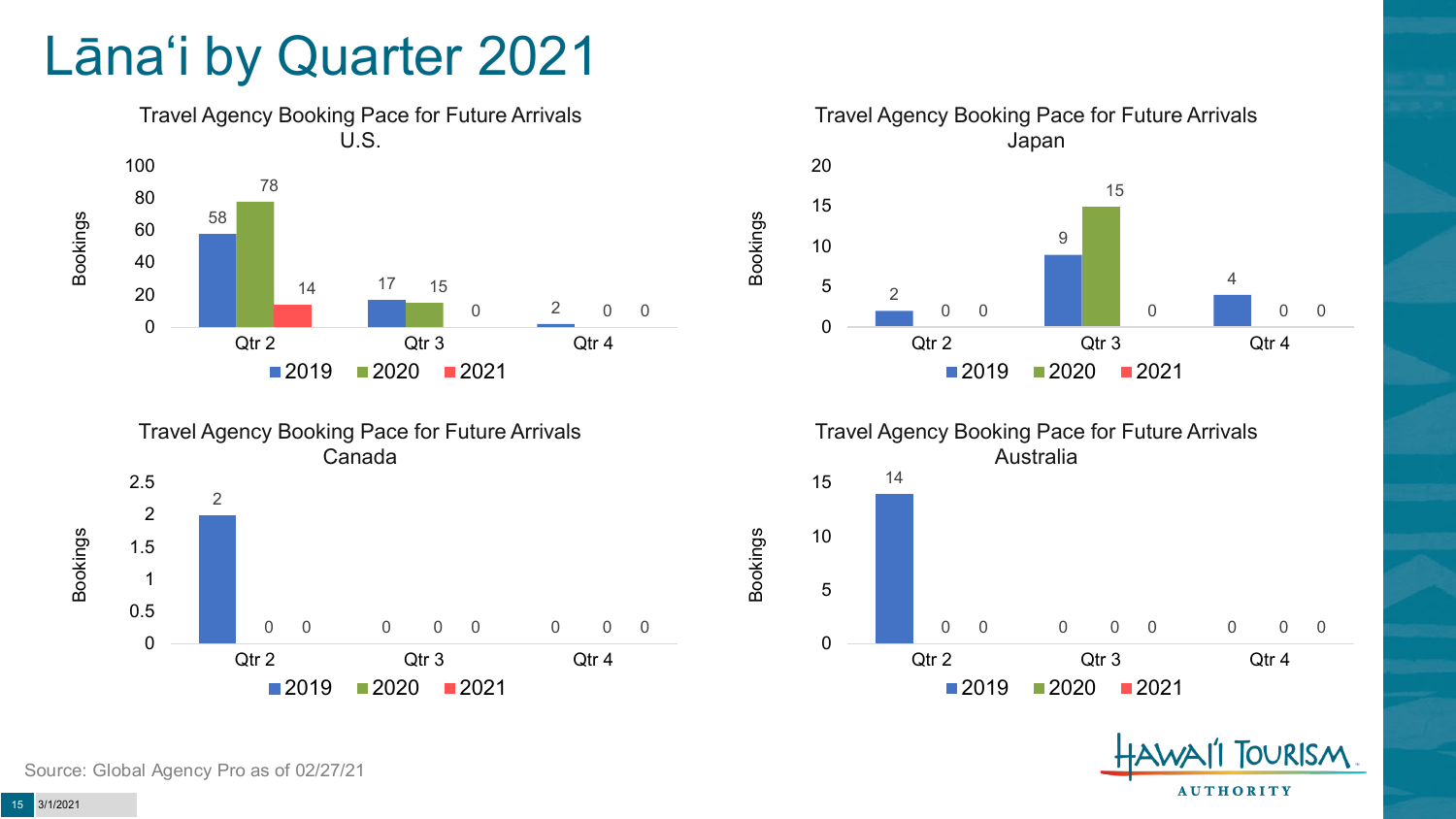# Kaua'i by Month 2021









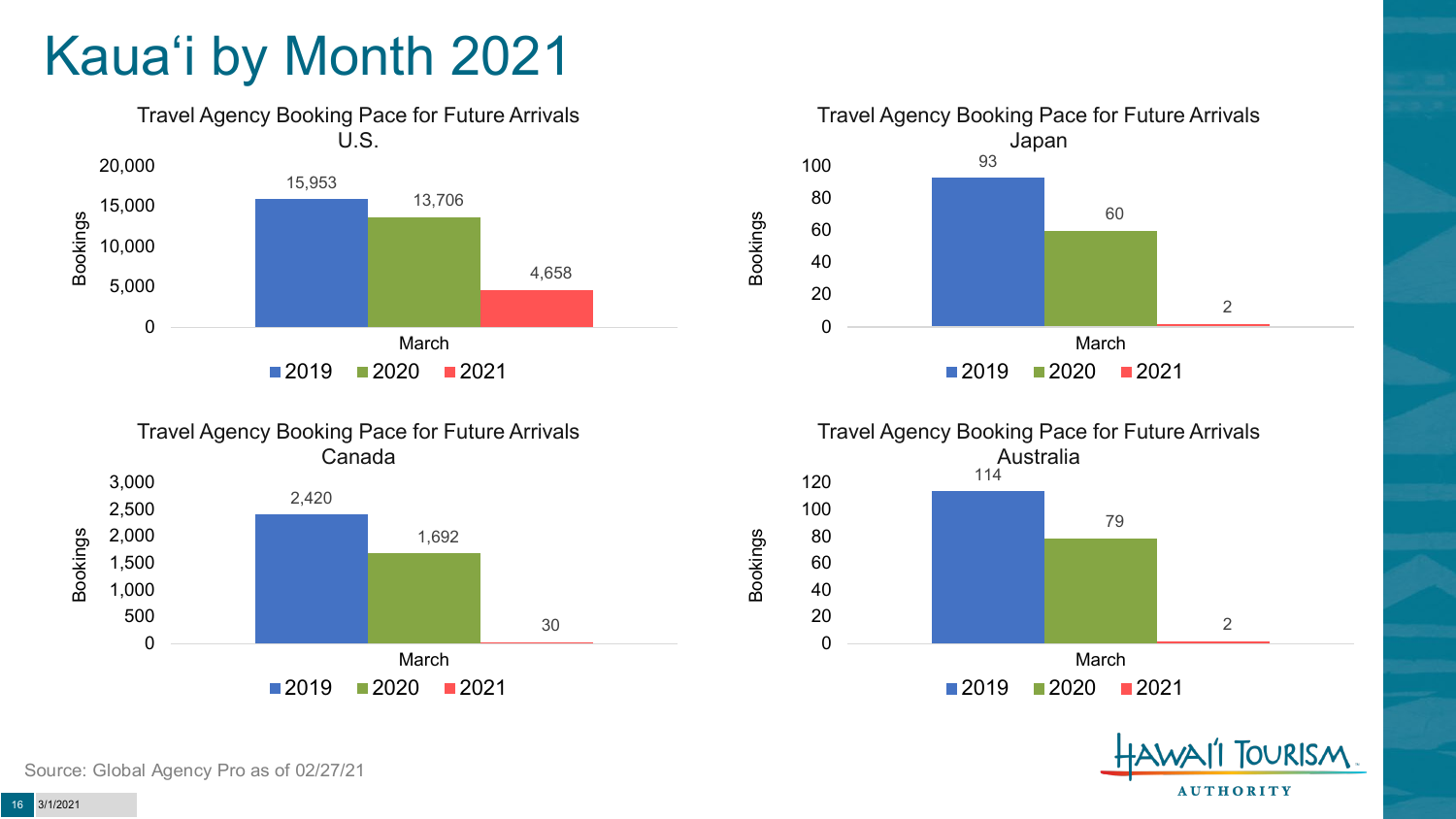# Kaua'i by Quarter 2021







Travel Agency Booking Pace for Future Arrivals Australia

Bookings



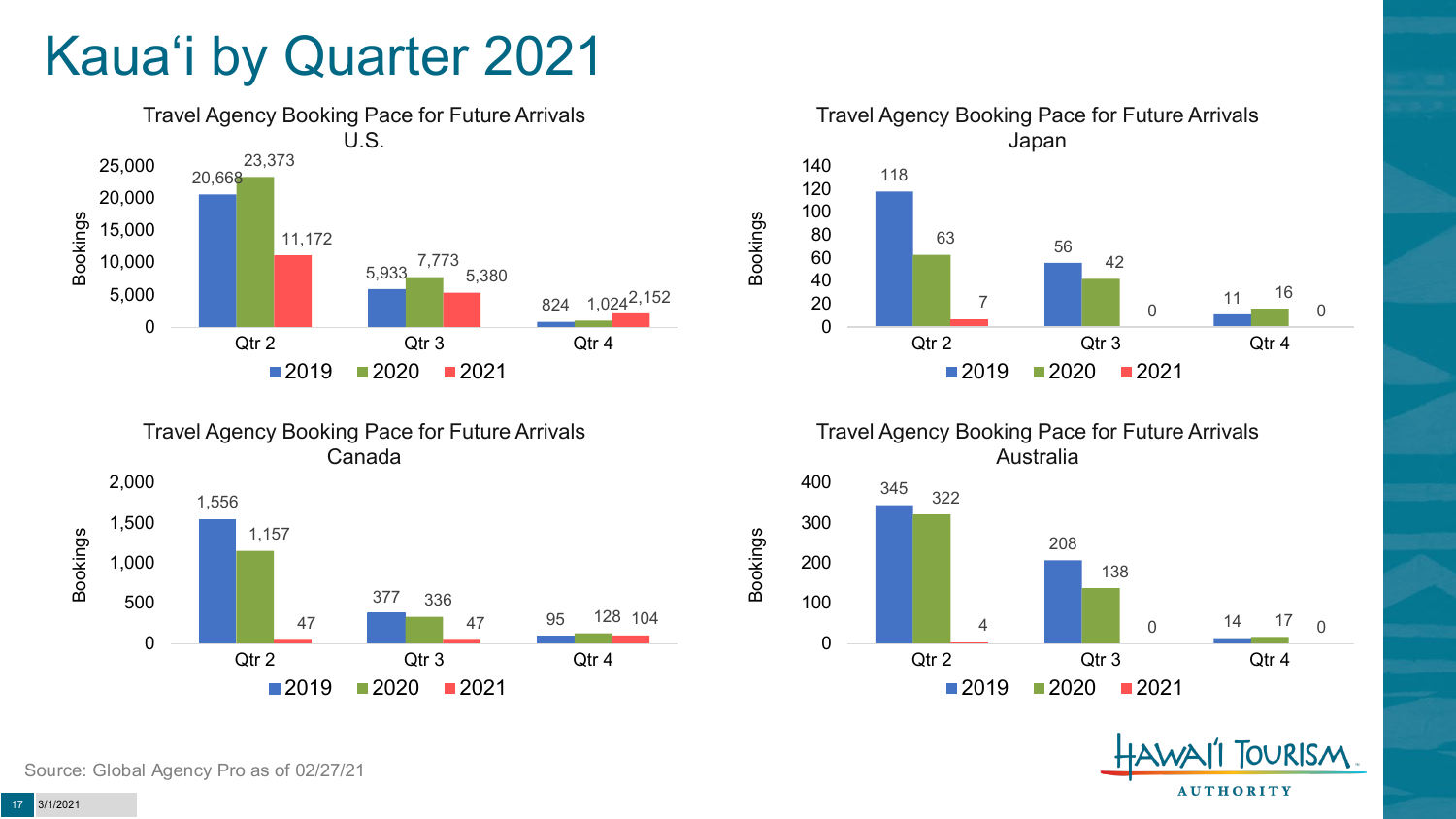# Hawai'i Island by Month 2021











Source: Global Agency Pro as of 02/27/21